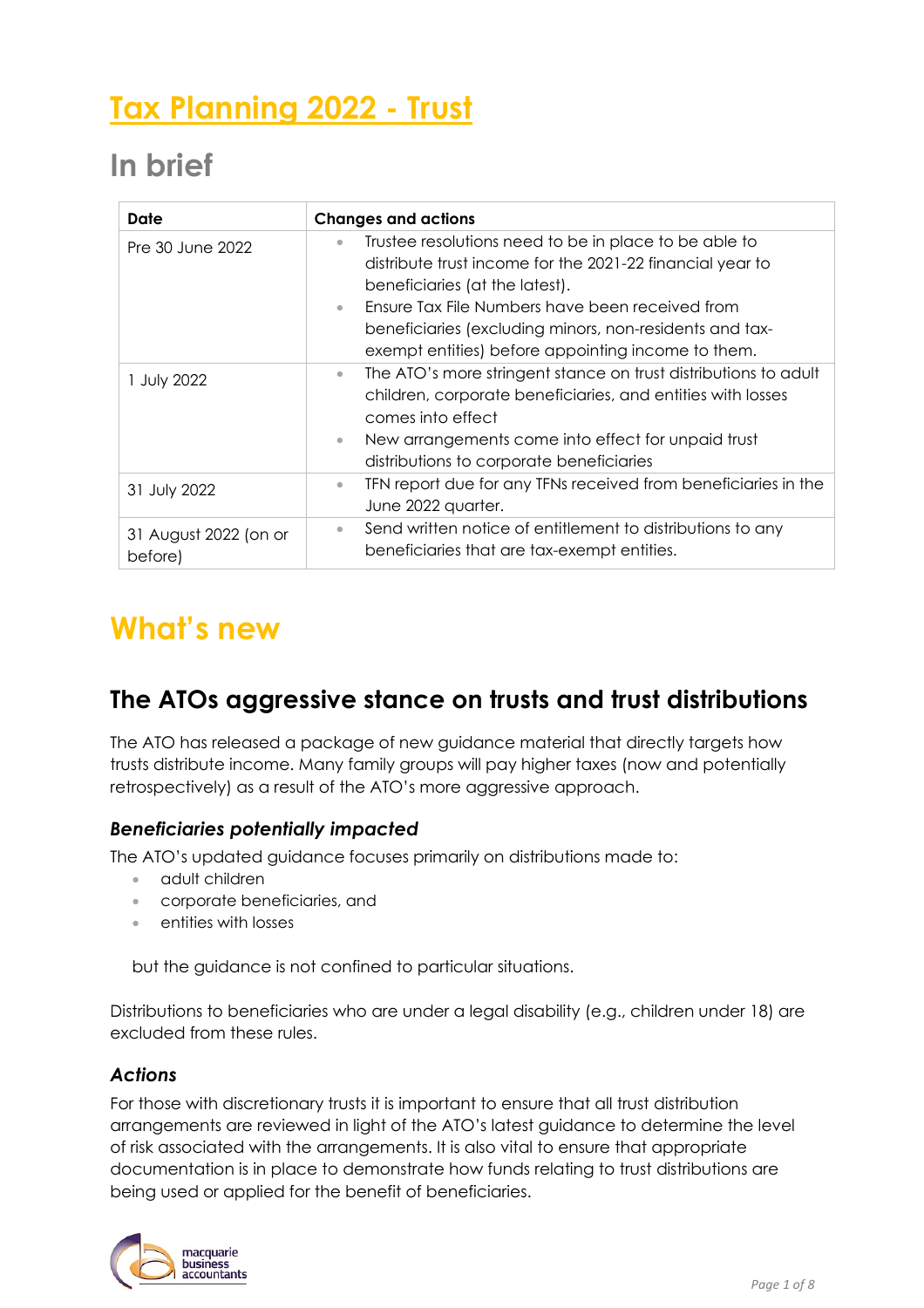### *Family trust beneficiaries at risk*

The tax legislation contains an integrity rule, section 100A, which is aimed at situations where income of a trust is appointed in favour of a beneficiary but the economic benefit of the distribution is provided to another individual or entity. If trust distributions are caught by section 100A, then this generally results in the trustee being taxed at penalty rates rather than the beneficiary being taxed at their own marginal tax rates.

The latest guidance suggests that the ATO will be looking to apply section 100A to some arrangements that are commonly used for tax planning purposes by family groups. The result is a much smaller boundary on what is acceptable to the ATO which means that some family trusts are at risk of higher tax liabilities and penalties.

#### *ATO redrawing the boundaries of what is acceptable*

Section 100A has been around since 1979 but to date, has rarely been invoked by the ATO except where there is obvious and deliberate trust stripping at play. However, the ATO's latest guidance suggests that the ATO is now willing to use section 100A to attack a wider range of scenarios.

There are some important exceptions to section 100A, including where income is appointed to minor beneficiaries and where the arrangement is part of an ordinary family or commercial dealing. Much of the ATO's recent guidance focuses on whether arrangements form part of an ordinary family or commercial dealing. The ATO notes that this exclusion won't necessarily apply simply because arrangements are commonplace or they involve members of a family group. For example, the ATO suggests that section 100A could apply to some situations where a child gifts money that is attributable to a family trust distribution to their parents.

The ATO's guidance sets out four 'risk zones' – referred to as the white, green, blue and red zones. The risk zone for a particular arrangement will determine the ATO's response:

- White zone Aimed at pre-1 July 2014 arrangements. The ATO will not look into these arrangements unless it is part of an ongoing investigation, for arrangements that continue after this date, or where the trust and beneficiaries failed to lodge tax returns by 1 July 2017.
- Green zone Low risk arrangements unlikely to be reviewed by the ATO, assuming the arrangement is properly documented. For example, when a trust appoints income to an individual but the funds are paid into a joint bank account that the individual holds with their spouse then this would ordinarily be a low-risk scenario. Or, where parents pay for the deposit on an adult child's mortgage using their trust distribution and this is a one-off arrangement.
- Blue zone Arrangements might be reviewed by the ATO. The blue zone is the default zone and covers arrangements that don't fall within one of the other risk zones. The blue zone is likely to include scenarios where funds are retained by the trustee, but the arrangement doesn't fall within the scope of the specific scenarios covered in the green zone.

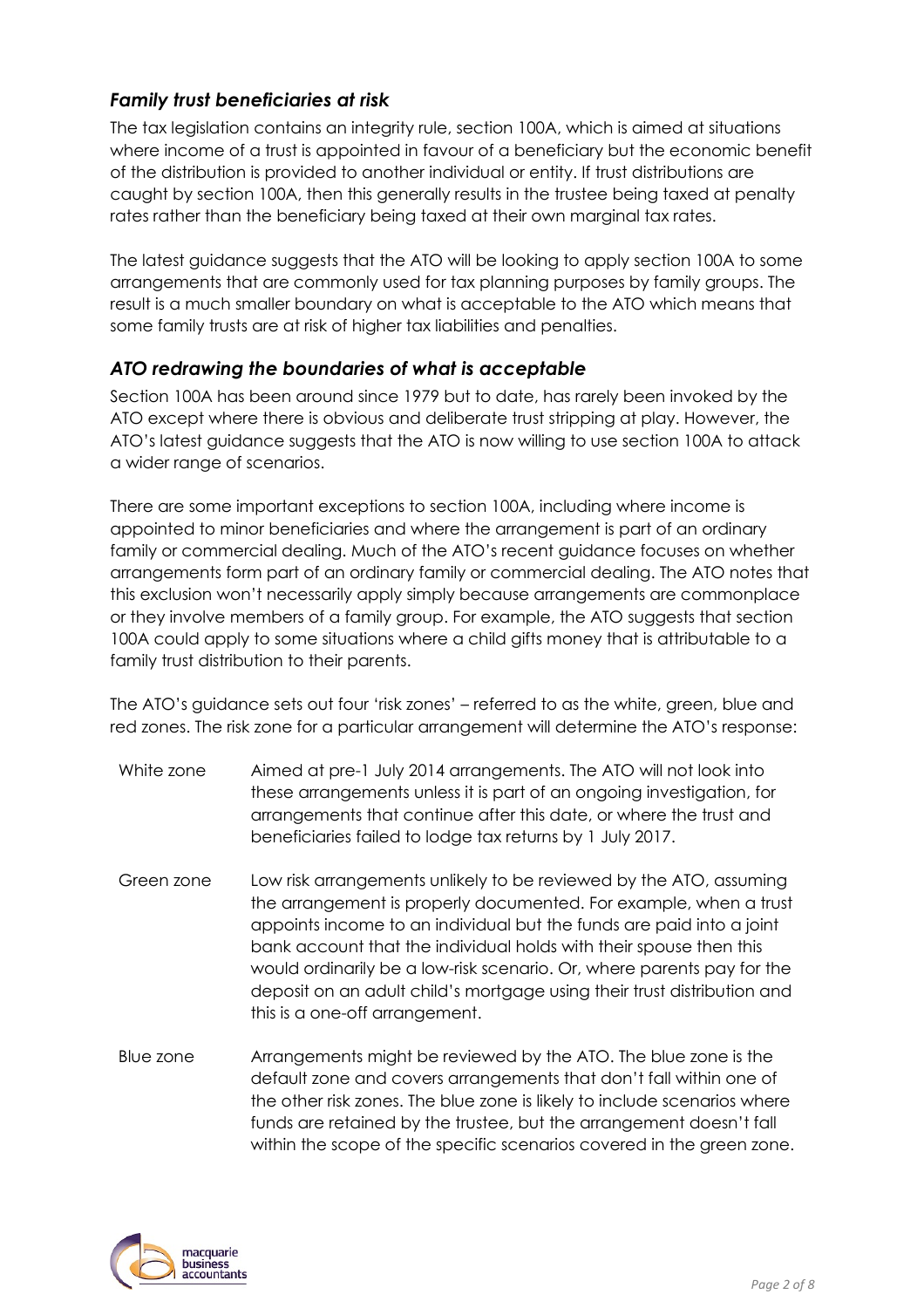Section 100A does not automatically apply to blue zone arrangements, it just means that the ATO will need to be satisfied that the arrangement is not subject to section 100A.

Red zone Arrangements will be reviewed in detail. These are arrangements the ATO suspects are designed to deliberately reduce tax, or where an individual or entity other than the beneficiary is benefiting.

#### **Adult children**

High on the ATO's list for the red zone are arrangements where an adult child's entitlement to trust income is paid to a parent or other caregiver to reimburse them for expenses incurred before the adult child turned 18. For example, school fees at a private school. Or, where a loan (debit balance account) is provided by the trust to the adult child for expenses they incurred before they were 18 and the entitlement is used to pay off the loan. These arrangements will be looked at closely and if the ATO determines that section 100A applies, tax will be applied at the top marginal rate to the relevant amount and this could apply across a number of income years.

#### **Entities with losses**

Distributions from a trust to an entity with losses could also fall within the red zone unless it is clear that the economic benefit associated with the income is provided to the beneficiary with the losses. If the economic benefit associated with the income that has been appointed to the entity with losses is utilised by the trust or another entity then section 100A could apply.

#### **Circular arrangements**

Circular arrangements could also fall within the scope of section 100A. For example, section 100A could be triggered if:

- The trustee resolves to appoint income to a company at the end of year 1.
- The company includes its share of the trust's net income in its assessable income for year 1 and pays tax at the corporate rate.
- The company pays a fully franked dividend to the trustee in year 2, sourced from the trust income, and the dividend forms part of the trust income and net income in year 2.
- The trustee makes the company presently entitled to some or all of the trust income at the end of year 2 (which might include the franked distribution).
- These steps are repeated in subsequent years.

### **Distributions to companies**

As part of the broader package of updated guidance targeting trusts and trust distributions, the ATO has also released a draft determination dealing specifically with unpaid distributions owed by trusts to corporate beneficiaries. If the amount owed by the

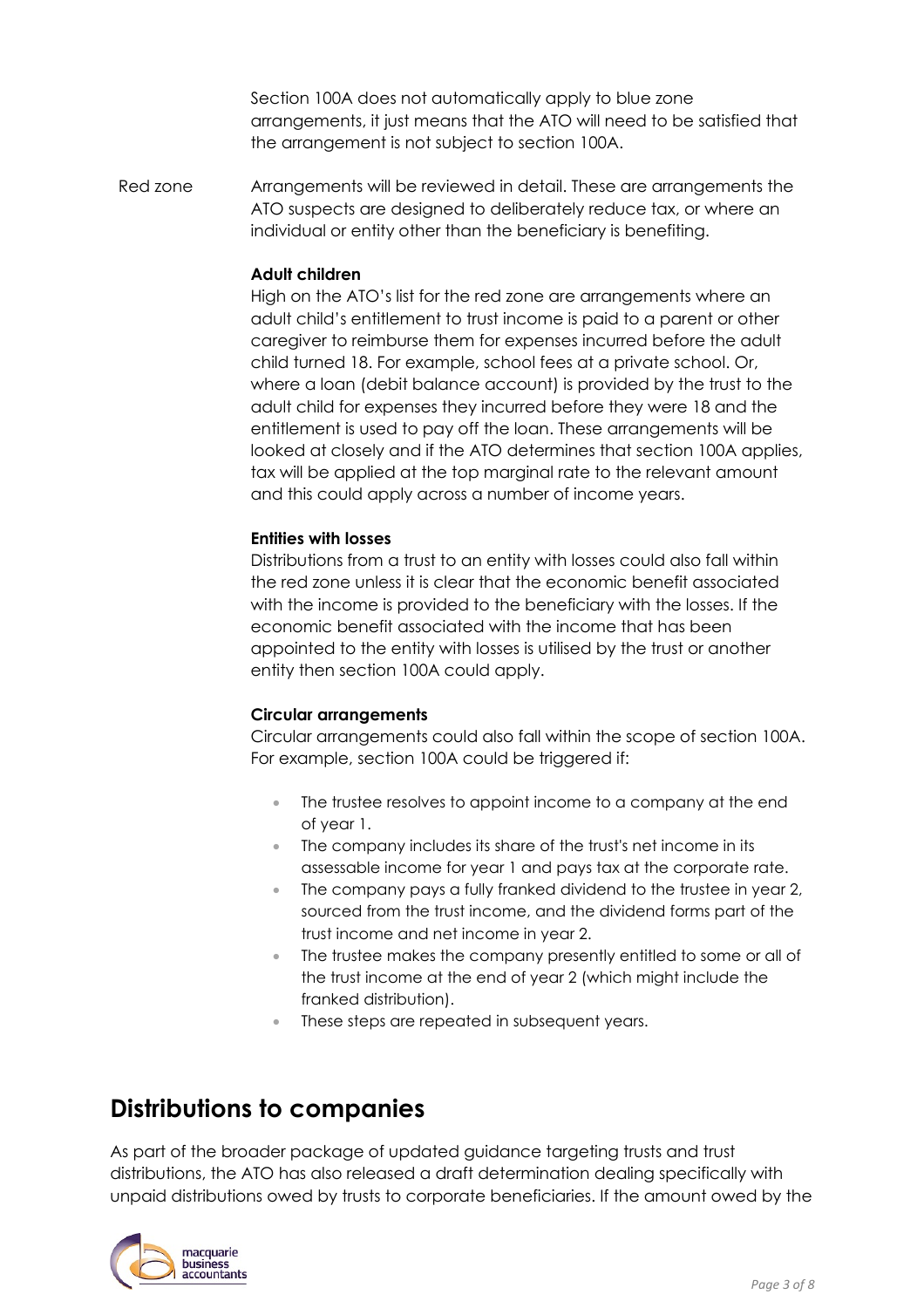trust is deemed to be a loan then it can potentially fall within the scope of another integrity provision in the tax law, Division 7A.

Division 7A captures situations where shareholders or their related parties access company profits in the form of loans, payments or forgiven debts. If certain steps are not taken, such as placing the loan under a complying loan agreement, these amounts can be treated as deemed unfranked dividends for tax purposes and taxable at the taxpayer's marginal tax rate.

The latest ATO guidance looks at when an unpaid entitlement to trust income will start being treated as a loan. The treatment of unpaid entitlements to trust income as loans for Division 7A purposes is not new. What is new is the ATO's approach in determining the timing of when these amounts start being treated as loans. Under the new guidance, if a trustee resolves to appoint income to a corporate beneficiary, then the time the unpaid entitlement starts being treated as a loan will depend on how the entitlement is expressed by the trustee (e.g., in trust distribution resolutions etc):

- If the company is entitled to a fixed dollar amount of trust income the unpaid entitlement will generally be treated as a loan for Division 7A purposes in the year the present entitlement arises; or
- If the company is entitled to a percentage of trust income, or some other part of trust income identified in a calculable manner, the unpaid entitlement will generally be treated as a loan from the time the trust income (or the amount the company is entitled to) is calculated, which will often be after the end of the year in which the entitlement arose.

This is relevant in determining when a complying loan agreement needs to be put in place to prevent the full unpaid amount being treated as a deemed dividend for tax purposes and when the trust needs to start making principal and interest repayments to the company.

The ATO's view on "sub-trust arrangements" has also been updated. Basically, the ATO is suggesting that sub-trust arrangements will no longer be effective in preventing an unpaid trust distribution from being treated as a loan for Division 7A purposes if the funds are used by the trust, shareholder of the company or any of their related parties.

The new guidance represents a significant departure from the ATO's previous position in some ways. The upshot is that in some circumstances, the management of unpaid entitlements will need to change. But, unlike the guidance on section 100A, these changes will only apply to trust entitlements arising on or after 1 July 2022.

## **Cryptocurrency in the ATO spotlight**

The ATO has specified that gains from cryptocurrency are an area of focus again this year.

The tax treatment of cryptocurrency depends on a range of factors, including whether the items are acquired with the intention of making a profit on sale or exchange in the short term or whether they are intended to be held for longer term investment purposes.

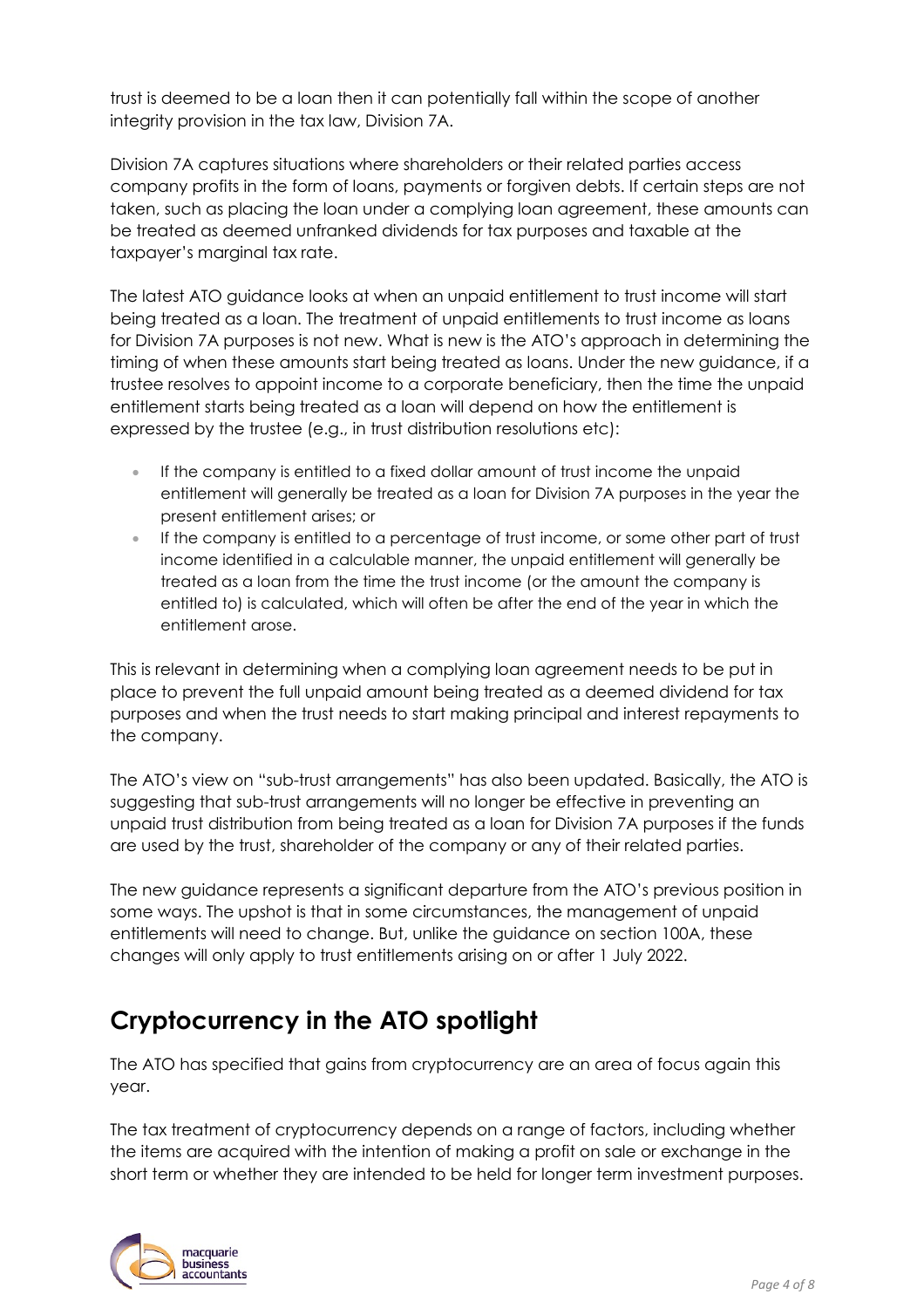It is also important to recognise that a taxing event can be triggered when one item of cryptocurrency is exchanged for another item (that is, even if no cash proceeds are received on disposal).

The tax laws can be complex in this area and it's important to ensure that you get the right advice.

It's important to keep records of your cryptocurrency exchanges. The ATO regularly runs data matching projects, and they have access to the data from many crypto platforms and banks.

# **Trust 'housekeeping'**

### **Payment deferrals**

If you are having trouble paying your tax liability, please let us know as soon as possible so we can negotiate a deferral or payment plan with the ATO on your behalf.

### **Trust split arrangements**

A trust split usually involves a family trust. A common reason given for 'splitting' the trust is to allow different parts of the family group to have autonomous control of their own part of the trust fund.

The Tax Commissioner's view is that the split will create a new trust (as the trustee has new personal obligations and new rights have been annexed to property) and trigger a capital gains tax event, which could potentially give rise to a taxable capital gain.

## **TFN reporting**

Has your trust lodged TFN reports for all beneficiaries?

Trustees of closely held trusts have some additional reporting obligations outside the lodgement of the trust tax return each year. The Australian Taxation Office (ATO) is currently reviewing trustees to ensure their compliance with these obligations, particularly the requirement to lodge TFN reports for beneficiaries.

### *Where TFN provided*

Where beneficiaries have quoted their TFN to the trustee, trustees are required to lodge a TFN report for each beneficiary. The TFN report must be lodged by the end of the month following the end of the quarter in which a beneficiary quoted their TFN. For example, if the trustee receives a beneficiary's TFN in April, they must lodge a TFN report by the end of July.

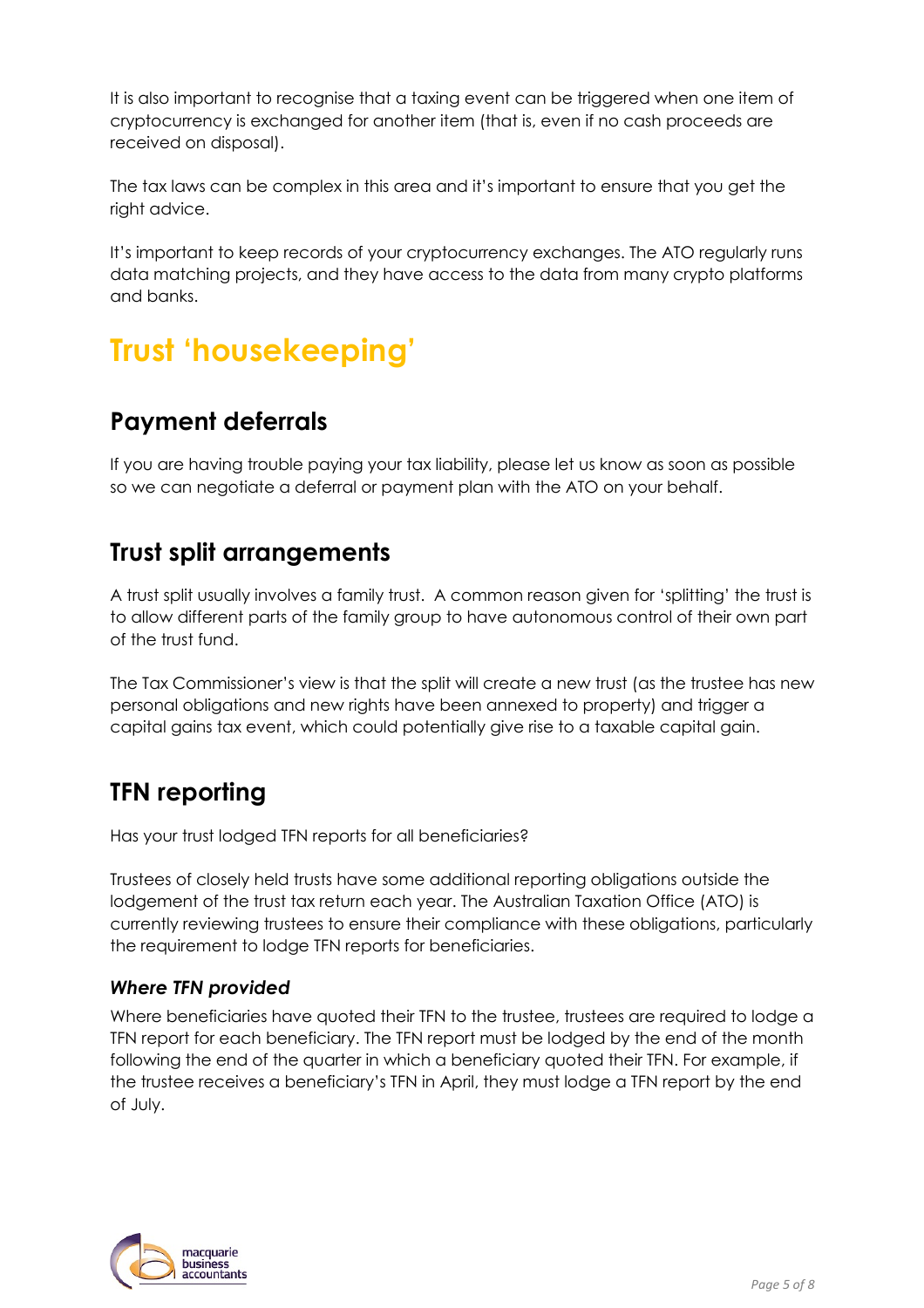### *Where TFN not provided*

Where a TFN has not been provided by a beneficiary, the trustee is required to withhold tax at a rate of 47% on distributions made to the beneficiary and pay this to the ATO. The trustee must also lodge an annual report of all amounts withheld.

Failure to comply with the TFN reporting and withholding requirements may trigger penalties.

### **Trust distributions**

### *Timing of resolutions*

**Trustees (or directors of a trustee company) need to consider and decide on the distributions they plan to make by 30 June 2022 at the latest (the trust deed may actually require this to be done earlier).**

Decisions made by the trustees should be documented in writing, preferably by 30 June 2022.

If valid resolutions are not in place by 30 June 2022, the risk is that the taxable income of the trust will be assessed in the hands of a default beneficiary (if the trust deed provides for this) or the trustee (in which case the highest marginal rate of tax would normally apply).

### *Anti-avoidance and 'round robin' trust distributions*

Anti-avoidance measures prevent family trusts engaging in 'round robin' circular trust distributions with other closely held trusts.

The rules impose penalty rates of tax in situations where trust income is distributed to one or more other trusts and ends up being distributed back to the first trust. Before 1 July 2019, trusts that had made a family trust election were excluded from these rules but that is no longer the case.

#### *Distributions to non-resident beneficiaries*

In some circumstances, non-resident beneficiaries can be taxed in Australia on gains relating to foreign assets, which would not have been taxed in Australia had they been made by the beneficiary directly.

If a resident discretionary trust makes a capital gain, the ATO expects that this will normally be taxed in Australia, even if the gain is distributed to a non-resident beneficiary, even if the gain does not relate to Taxable Australian Property (TAP) and even if the gain has a foreign source. Given that non-resident beneficiaries will be taxed at non-resident tax rates and may not have access to the full CGT discount, it will be important for trustees to consider this carefully when deciding on distributions for trusts that have a mixture of resident and non-resident beneficiaries.

The ATO's determinations do not take into account the possible application of any double tax agreements. This is another issue that would need to be considered to reach a conclusion on how distributions are likely to be taxed in the hands of non-resident beneficiaries.

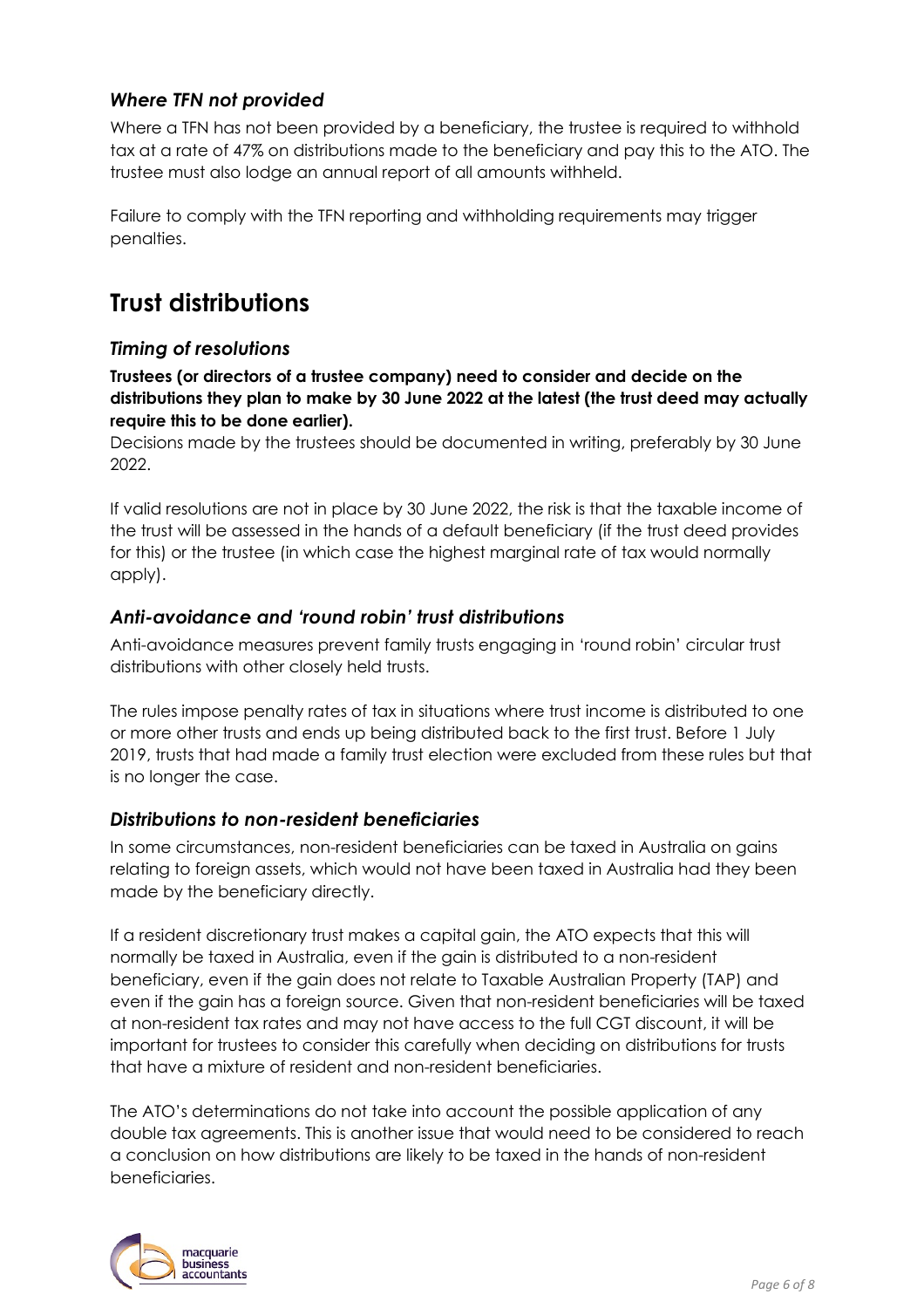### *Low income tax offset and minors reminder*

The low income offset has not been available to minors who only receive 'unearned' income (e.g. distributions from a discretionary trust) since the 2013 income year. Minors who only receive 'unearned' income will normally be subject to penalty rates of tax on income that exceeds \$416.

Normal marginal tax rates can potentially still apply to minors who receive distributions from a deceased estate or testamentary trust. However, recent amendments to the rules in this area are aimed at ensuring that minors are only taxed at adult marginal tax rates in respect of the income a testamentary trust generates from assets of the deceased estate (or the proceeds of the disposal or investment of these assets).

### *Streaming of franked dividends and capital gains*

Trustees are only able to stream franked dividends (and the franking credits that are attached to those dividends) to a particular beneficiary for tax purposes if the beneficiary's entitlement to the franked dividends is recorded in writing by 30 June 2022. For streaming of capital gains to be effective for tax purposes, the beneficiary's entitlement must be recorded in writing by 30 June if the capital gains form part of trust income for the year or 31 August if the capital gains do not form part of trust income.

We can assist you with this process if you do wish to stream franked dividends or capital *gains to specific beneficiaries.* 

#### *Tax exempt entities*

If a trustee resolves to distribute income to a tax-exempt entity, the trustee will be assessed on that income at the top marginal tax rate unless:

- The trustee actually pays the entire distribution within 2 months of the end of the income year; or
- The trustee notifies the entity in writing of its entitlement within 2 months of the end of the income year.

Also, anti-avoidance rules tax the trustee on a portion of the income distributed to a taxexempt entity where there is a mismatch between the net financial benefit to be received by the entity and the tax treatment of the distribution.

## **What we need from you**

This is a general list of what to have ready when we next meet with you:

- Accounts data file (MYOB, Quickbooks, access to Xero)
- Debtors & creditors reconciliation
- 30 June bank statements on all relevant loan documents
- Documents on new assets bought or sold, including the date you entered the contract and the date the asset was first used or installed ready for use
- Payroll reconciliation (if applicable)
- Superannuation reconciliation (if applicable)
- Details of any transactions involving cryptocurrency (e.g., Bitcoin)
- 30 June statements on any investment or operating accounts